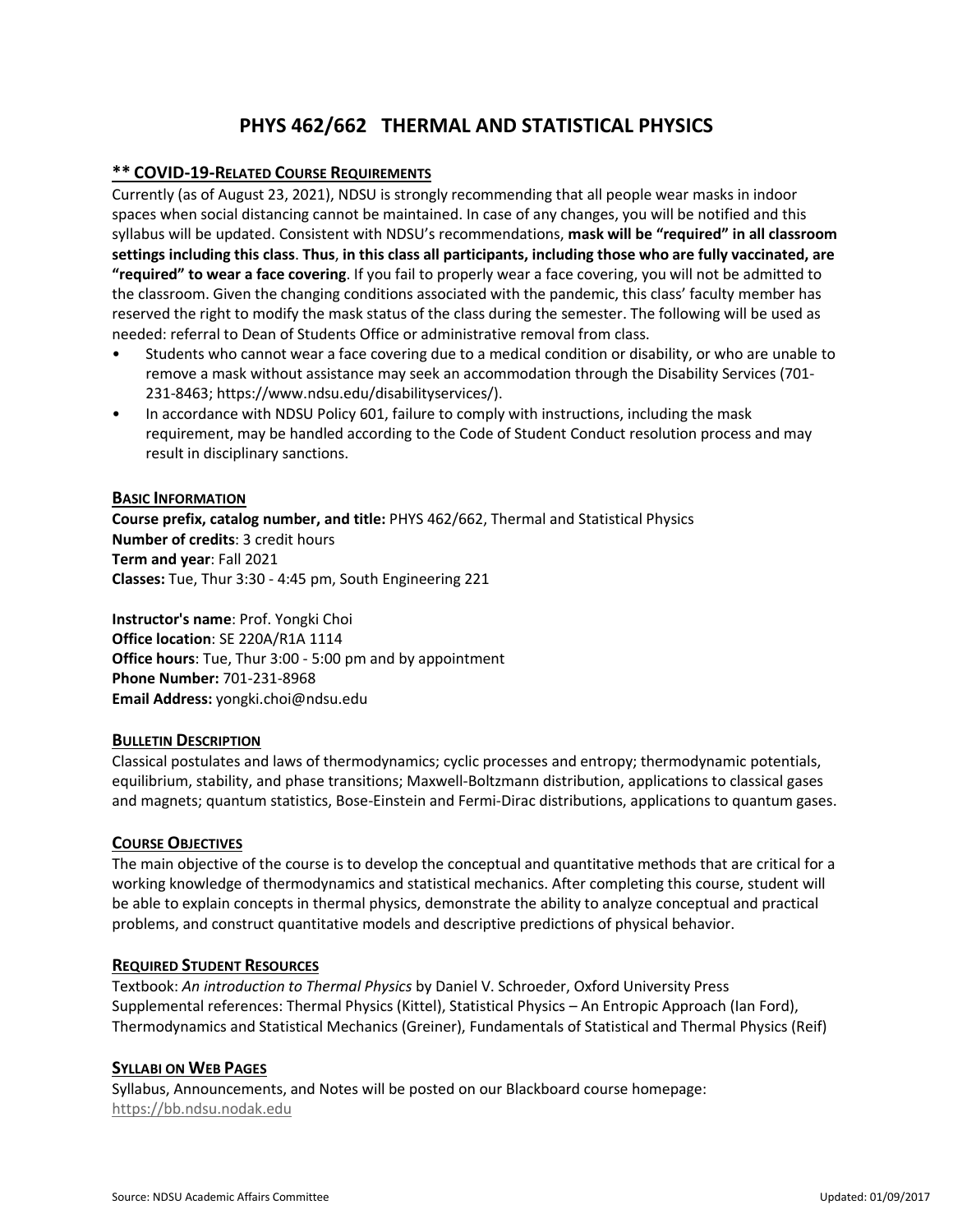# **HOMEWORK ASSIGNMENTS**

Weekly homework will be posted on our Blackboard course homepage. All homework assignments are due on the dates specified. *Late submission will not receive credit.*

| Week | <b>Topic</b>                | <b>Reading / Assignment</b> |
|------|-----------------------------|-----------------------------|
| 1    | Thermal equilibrium         | Chapter 1                   |
| 2    | Ideal gas, heat, work       | Chapter 1                   |
| 3    | Two state System            | Chapter 2                   |
| 4    | Large systems               | Chapter 2                   |
| 5    | Entropy                     | Chapter 2                   |
| 6    | Temperature                 | Chapter 3                   |
| 7    | Mechanical equilibrium      | Chapter 3                   |
| 8    | <b>Heat Engines</b>         | Chapter 4                   |
| 9    | Refrigerators               | Chapter 4                   |
| 10   | Free energy                 | Chapter 5                   |
| 11   | Phase transformations       | Chapter 5                   |
| 12   | Chemical equilibrium        | Chapter 5                   |
| 13   | The Boltzmann factor        | Chapter 6                   |
| 14   | The equipartition theorem   | Chapter 6                   |
| 15   | <b>Boltzmann statistics</b> | Chapter 6                   |
| 16   | <b>Quantum statistics</b>   | Chapter 7                   |
| 17   | Final Exam                  |                             |

### **COURSE SCHEDULE/OUTLINE/CALENDAR OF EVENTS**

## **PHYS 462 : EVALUATION PROCEDURES AND GRADING CRITERIA**

Final letter grades for the course will be computed using the following weights:

- Homework Assignments 20 %
- Exam 1 20 %
- Exam 2 20 %
- Final Exam 40 %
- Total 100 %

# **NO MAKE-UP EXAMS ARE ALLOWED**

Grades A:  $\geq$  90 %, B: 80 to < 90 %, C: 70 to < 80 %, D: 60 to < 70 %, F: < 60 %

#### **PHYS 662 : EVALUATION PROCEDURES AND GRADING CRITERIA**

Final letter grades for the course will be computed using the following weights:

| Homework Assignments | 10 % |
|----------------------|------|
|                      |      |

| Exam 1 | 20 % |
|--------|------|
|        |      |

- Exam  $2 \times 20\%$
- Project 20 %
- Final Exam 30 %
- Total 100 %

# **NO MAKE-UP EXAMS ARE ALLOWED**

\*Requirements and assessment of the research project are described in the attached document.

Grades A:  $\geq$  90 %, B: 80 to < 90 %, C: 70 to < 80 %, D: 60 to < 70 %, F: < 60 %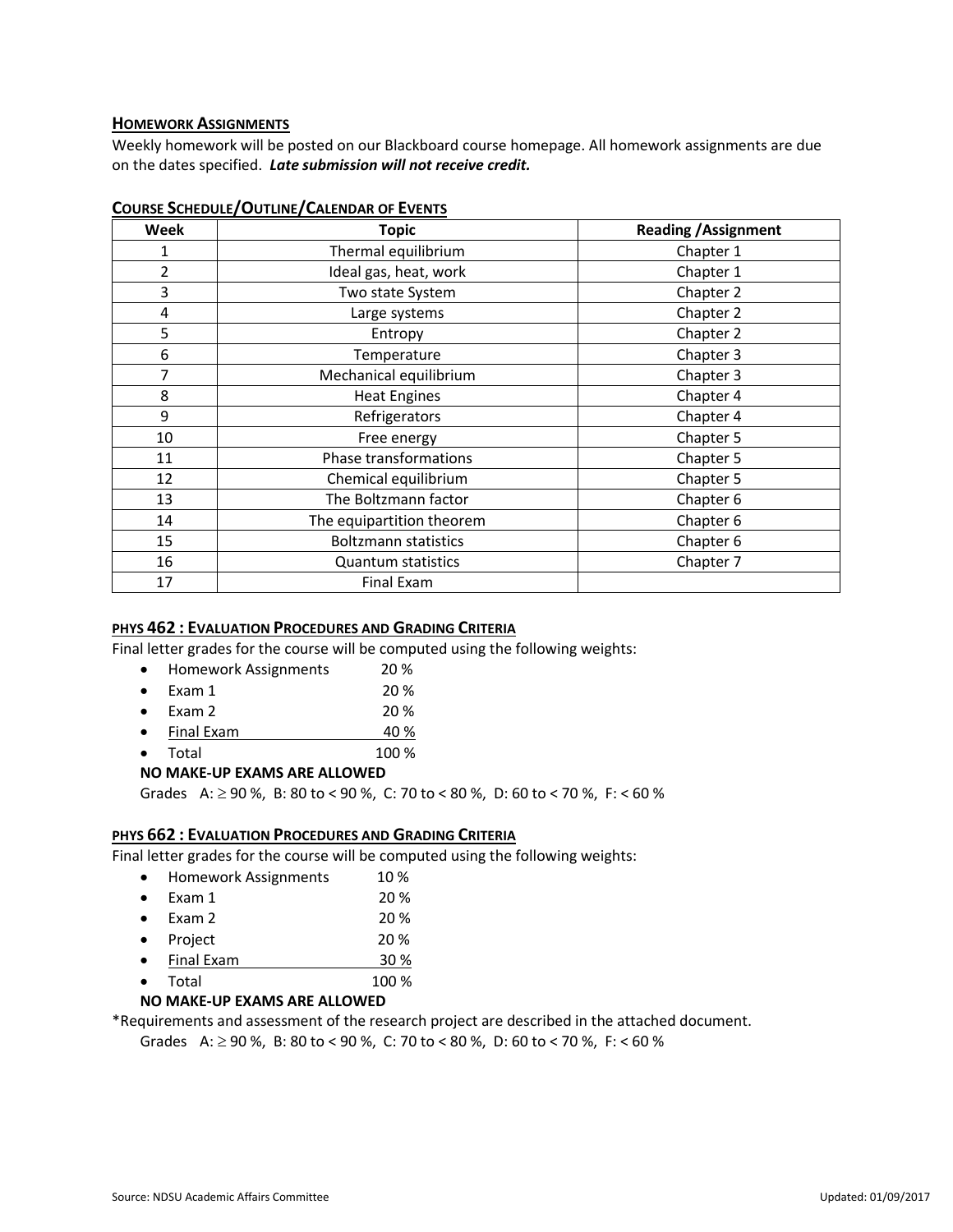# **ATTENDANCE**

According t[o NDSU Policy 333 \(www.ndsu.edu/fileadmin/policy/333.pdf\),](http://www.ndsu.edu/fileadmin/policy/333.pdf) attendance in classes is expected. Veterans and student service members with special circumstances or who are activated are encouraged to notify the instructor as soon as possible and are encouraged to provide Activation Orders.

## **AMERICANS WITH DISABILITIES ACT FOR STUDENTS WITH SPECIAL NEEDS**

Any students with disabilities or other special needs, who need special accommodations in this course, are invited to share these concerns or requests with the instructor and contact th[e Disability Services Office](http://www.ndsu.edu/disabilityservices/)  [\(www.ndsu.edu/disabilityservices\)](http://www.ndsu.edu/disabilityservices/)

as soon as possible.

#### **ACADEMIC HONESTY**

The academic community is operated on the basis of honesty, integrity, and fair play. [NDSU Policy 335: Code](http://www.ndsu.edu/fileadmin/policy/335.pdf)  [of Academic Responsibility and Conduct](http://www.ndsu.edu/fileadmin/policy/335.pdf) applies to cases in which cheating, plagiarism, or other academic misconduct have occurred in an instructional context. Students found guilty of academic misconduct are subject to penalties, up to and possibly including suspension and/or expulsion. Student academic misconduct records are maintained by the [Office of Registration and Records.](http://www.ndsu.edu/registrar/) Informational resources about academic honesty for students and instructional staff members can be found a[t www.ndsu.edu/academichonesty.](http://www.ndsu.edu/academichonesty)

\*The instructor reserves the right to adjust or modify this syllabus if it is deemed beneficial to student learning